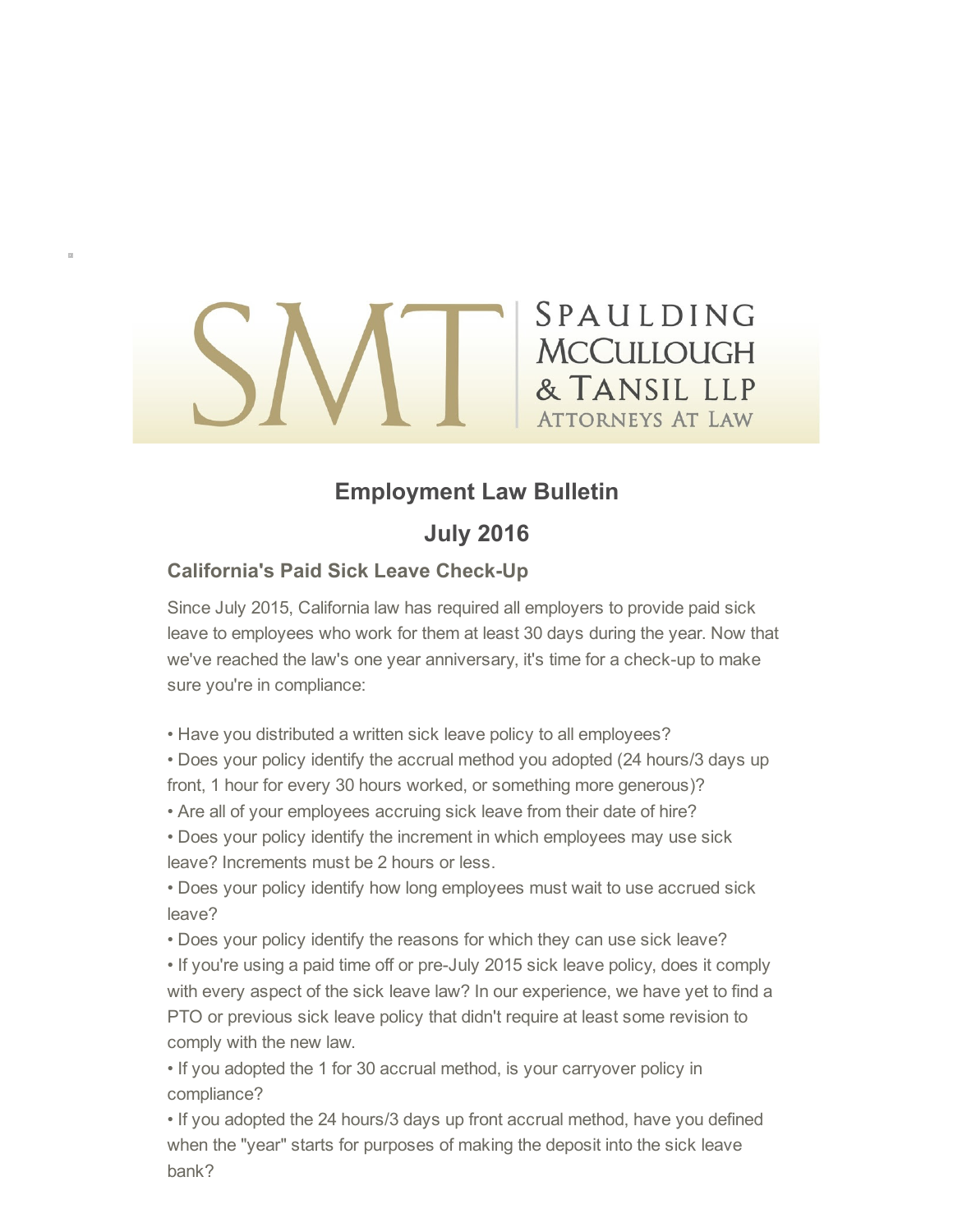• Do you have a time off request form so that your employees can identify the particular reason for their use of sick leave?

• Do you have employees who work in cities with their own sick leave ordinances? If so, does your policy comply with both the California sick leave law and the city ordinances?

• Are you calculating sick pay correctly?

• Do your pay stubs reflect the employees' available sick leave?

• If you had employees depart and then return to work within one year, did you reinstate their accrued sick leave upon their return?

• Are you keeping records of sick leave hours earned and used for each employee?

• Did you issue the Notice to Employee informing employees how they earn sick [leave? If not, you can find one at https://www.dir.ca.gov/dlse/](http://sable.madmimi.com/click?id=14345.23025.709.1.b6d1cbbb8499cb60a2dcec628b8183b8) LC\_2810.5\_Notice.pdf

If you have questions or would like one of our attorneys to review your paid sick leave policy for compliance, please feel free to contact us.

#### Jan Gabrielson Tansil/Lisa Ann Hilario

#### Important Piece Rate Update

As a result of a lawsuit filed by the Nisei Farmers League, a California court restrained the Department of Industrial Relations (DIR) from enforcing the current deadline of July 1, 2016 for employers to FILE a notice of intent with the DIR to utilize the safe harbor procedures. The filing deadline has been pushed to July 18, 2016, pending a hearing that will decide whether a preliminary injunction will be issued against the DIR. If the preliminary injunction is issued, the deadline for filing the notice of intent to comply with the safe harbor provisions as well as the date to comply with the back pay requirements will be extended, giving employers more time to come into compliance with THE SAFE HARBOR ASPECTS OF the new law. For now, employers who may have missed the initial filing deadline should be aware that there is still time to file a notice with the DIR if they want to take advantage of the safe harbor provisions. The new deadline is July 18, but that may also be extended.

Given the uncertainty this lawsuit raises about the safe harbor in general, we recommend that any employers opting into the safe harbor consider delaying safe harbor payments until the impacts of this newly filed lawsuit have been determined.

Note that this time delay applies to the safe harbor filing and payment process, but does not delay the implementation of the new piece rate rules that took effect January 1, 2016. Any employers currently paying piece rate must continue to comply with the new rules regarding payment for rest and recovery period breaks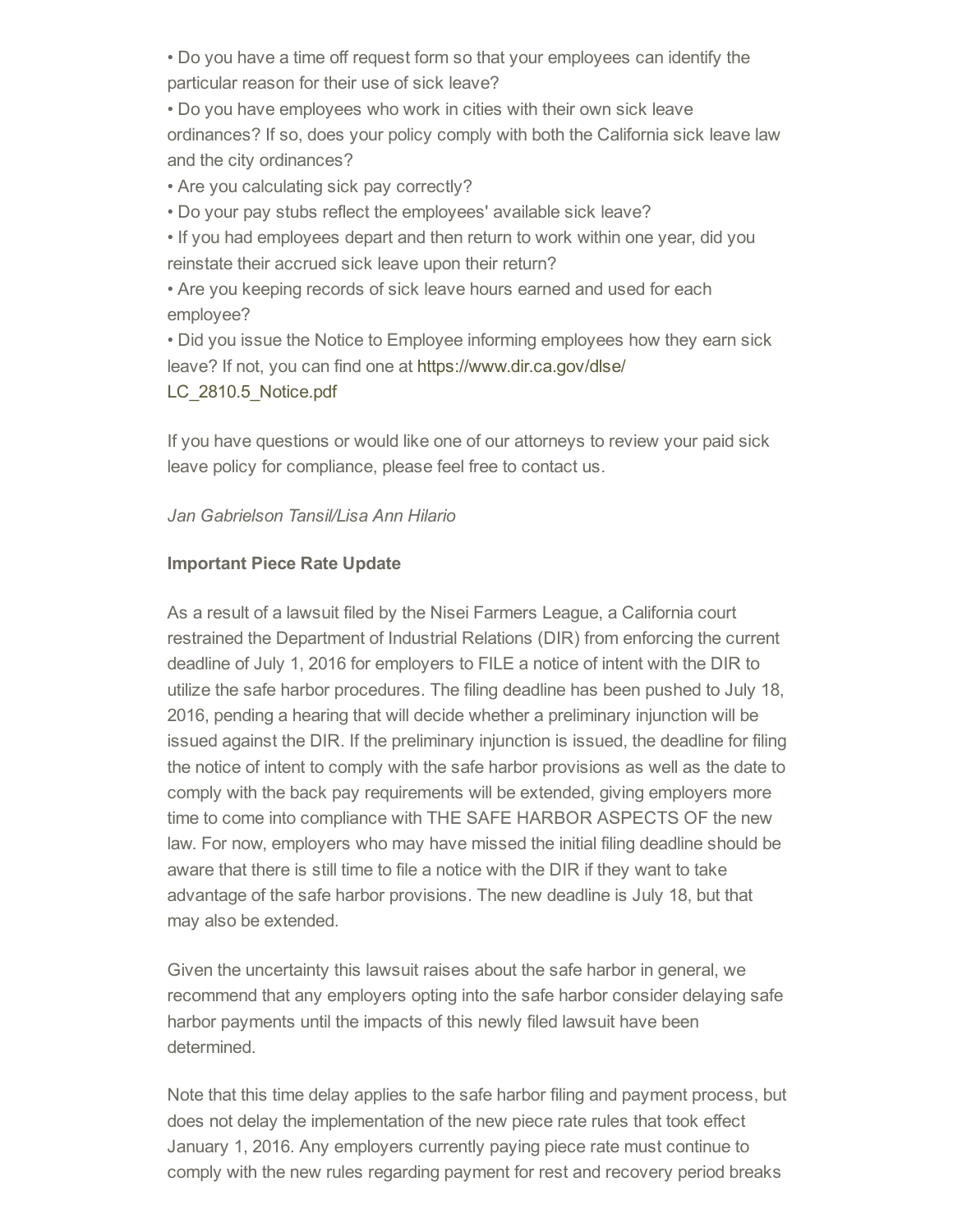and other non-productive time going forward.

#### Kari Brown/Jan Gabrielson Tansil

#### Summer Work Permits For Minors

During the summer months, many employers look for seasonal help from high school students. However, there are extra requirements imposed on employers who employ minors, one of which is the work permit. Here are a few helpful tips:

• Except in very limited circumstances, minors under 18 years of age employed in California must have a valid permit to work before any work is performed.

• A permit to employ and work (other than in the entertainment industry) is issued by an authorized person at the minor's school. When school is not in session, the work permit can be obtained from the superintendent of the school district in which the minor resides.

• After the employer agrees to hire a minor, the minor should obtain a Department of Education form entitled "Statement of Intent to Employ Minor and Request for Work Permit" from his/her school. The form must be completed by the minor and the employer, and signed by the minor's parent or guardian and the employer. After returning the completed and signed form to the school, school officials may issue the work permit.

• Permits to Employ and Work may be denied or canceled at any time by school officials or the Labor Commissioner, whenever the conditions for the issuance of the permit do not exist, no longer exist, or have never existed. School officials who determine that school work or the health of the minor is impaired by the employment may revoke the permit.

• Minors work with the permission of the local school district. No law requires schools to issue permits for the maximum hours allowed by law or for every occupation for which a minor might be eligible. Depending on the minor's particular circumstances or local district policy, school officials may impose additional restrictions at their discretion. Any violation of such special restrictions subjects the permit to revocation.

• For each minor employed, employers must have a Permit to Employ and Work on file and available for inspection by school and labor officials at all times.

• Work permit requirements apply year-round, and can expire each school semester. Employers should monitor permit expiration dates and require their minor employees to obtain updated permits when permits expire.

More information on work hours, work conditions, and work permits for minors can be found at http://www.dir.ca.gov/dlse/dlse-cl.htm or by calling one of our attorneys.

Kari Brown